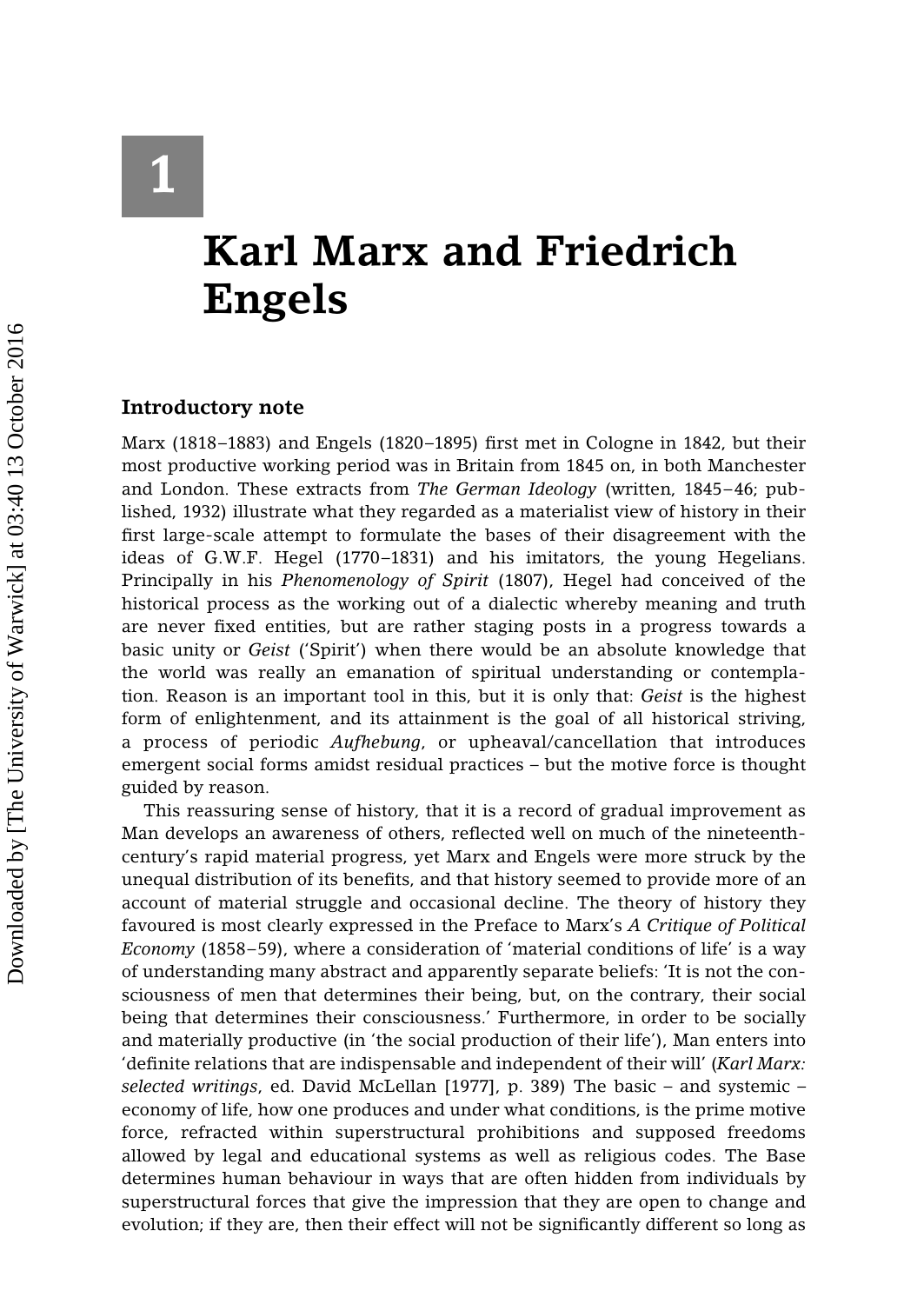the capitalist system prevails. In many of the writings collected together in the *Economic and Philosophic Manuscripts of 1844* (first pub. in 1932; trans. 1959), it is clear that Marx was struck by the alienation that the working classes experienced, a desperation so deep that it created a hopelessness about any changes to their condition. Appropriating the work of Ludwig Feuerbach, most consistently his views in *The Essence of Christianity* (1841), Marx and Engels drew a clear line between their investigations and the Enlightenment faith in rational selfimprovement, noted in Rousseau and Condorcet as well as Feuerbach. The object of philosophy is to have a material effect on the conditions of life, not to accustom men and women to their lot. In the *Manifesto of the Communist Party* (1848) and *Capital* (vol. 1: 1867; trans. 1886; vols. 2 and 3: 1885, 1894 [ed. Engels]; trans. 1907, 1909), Marx and Engels developed their sense of the workings of ideology, its inevitable and pervasively restraining forces of containment. In short, history moves forward towards an eventual overthrow of this system through a process of dialectical materialism, that is, a set of antithetical turns, action and reaction, all conditioned ultimately by materialist concerns – and not in accordance with a rational and incremental grasp of the situation, where individuals can be sure to determine the course of events.

*The German Ideology* never found a publisher in its authors' lifetimes. (It eventually appeared in 1932.) It is a clear expression of just what the 'realism' of their undertaking might be, how investigations should start at those social relations that determine how artists produce art, how it is distributed, how it is read or seen, and how it reflects a relationship to prevailing ideology. To this end, art can never be disinterested or simply created for its own sake. Artists may indeed believe that, but a materialist analysis will show that that is a faith that rarely survives the study or studio. Artworks have a place in a real world, and even the most spiritual sentiments take a particular form in it, derived from actual labour in its production. Raymond Williams was to extend this sense of materialist perspective to the practice of imaginative creation; the book is a product, part mental, part physical, and its presence in the canon (now) and on the bookshelves then as now, is not an effect of natural selection , but rather the effect of certain interests (see his 'Base and Superstructure in Marxist Cultural Theory' [1973]). The raw materials for artistic production are transindividual, even if expressed in an apparently original way: 'we have to break from the common procedure of isolating the object and then discovering its components. On the contrary, we have to discover the nature of a practice and then its conditions' (*Problems in Materialism and Culture* [1980], p. 47). The most significant works are, therefore, not simply those that deploy strikingly original or complex art, but those that allow readers or spectators to realize the specificity of their historical situation and that strengthen a belief in collective human action and possibility.

#### **Cross-references**

- 7 Fanon
- 9 Brecht
- 15 Foucault
- 18 Williams
- 21 Said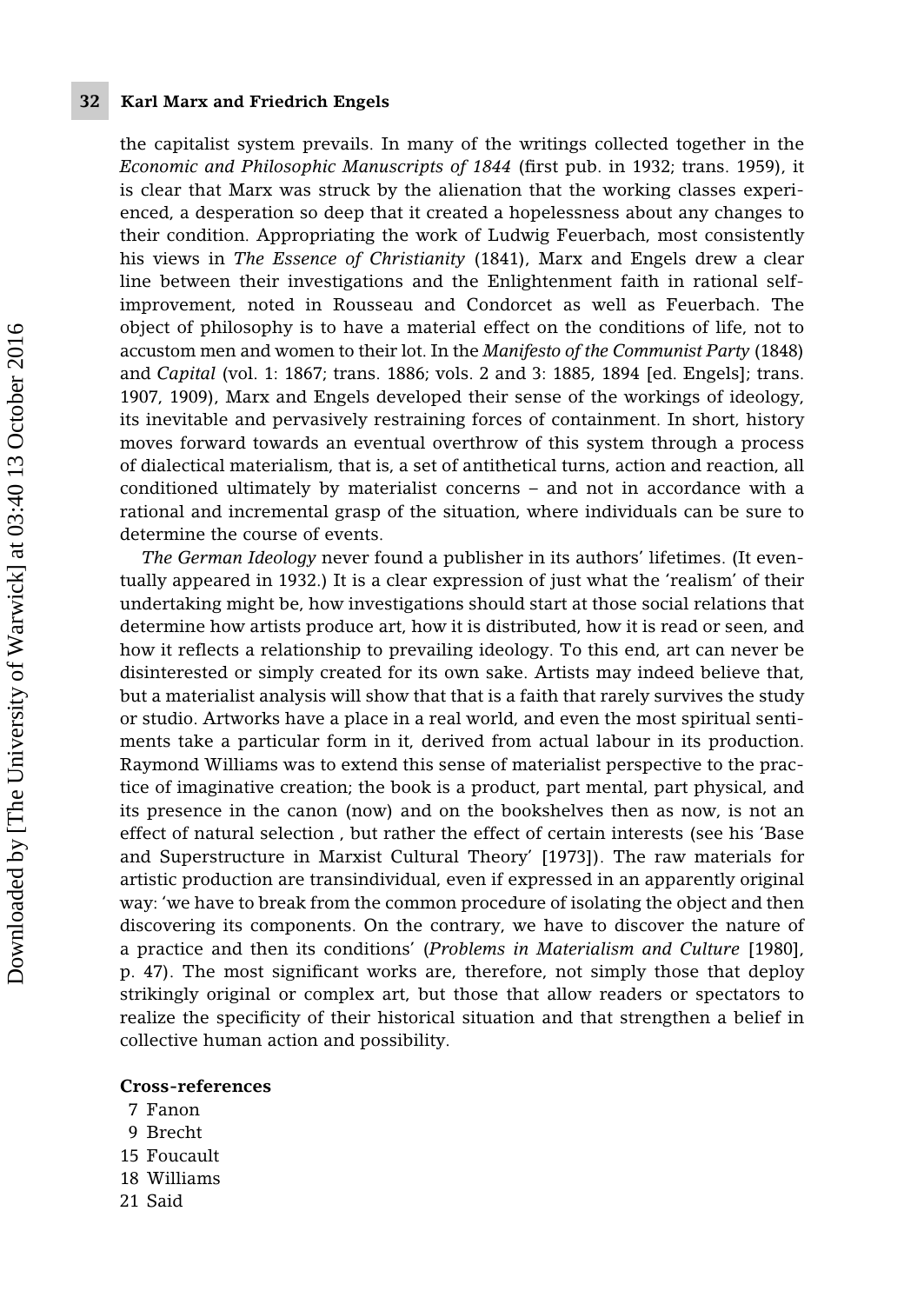33 Jameson

48 Eagleton

#### **Commentary**

Louis Althusser, *For Marx* (1965; trans. 1969)

Althusser, 'Ideology and Ideological State Apparatuses', in his *Lenin and Philosophy and Other Essays* (1970; trans. 1971)

Raymond Williams, 'Base and Superstructure in Marxist Cultural Theory' – first given as a lecture in Montreal in 1973, then written up for *The New Left Review*, 82, (Nov.–Dec., 1973), and reprinted in Williams's *Problems in Materialism and Culture* (1980), pp. 31–49

Williams, *Marxism and Literature* (1977)

Fredric Jameson, *The Political Unconscious: narrative as a socially symbolic act* (1981) Terry Eagleton, *Ideology: an introduction* (1991), especially pp. 63–91

William Adams, 'Aesthetics: liberating the senses', in Terrell Carver (ed.), *The Cambridge Companion to Marx* (1991), pp. 246–74

Alex Callinicos, *Making History: agency, structure and change in social theory* (2004) Ross Abbinnett, *Marxism after Modernity: politics, technology and social transformation* (2006)

### *[The German Ideology](#page--1-0)*

#### **[PREFACE](#page--1-0)**

Hitherto men have constantly made up for themselves false conceptions about themselves, about what they are and what they ought to be. They have arranged their relationships according to their ideas of God, of normal man, etc. The phantoms of their brains have got out of their hands. They, the creators, have bowed down before their creations. Let us liberate them from the chimeras, the ideas, dogmas, imaginary beings under the yoke of which they are pining away. Let us revolt against the rule of thoughts. Let us teach men, says one, to exchange these imaginations for thoughts which correspond to the essence of man; says the second, to take up a critical attitude to them; says the third, to knock them out of their heads; and – existing reality will collapse.

These innocent and childlike fancies are the kernel of the modern Young Hegelian  $philosophy$ ,<sup>1</sup> which not only is received by the German public with horror and awe, but is announced by our philosophic heroes with the solemn consciousness of its cataclysmic dangerousness and criminal ruthlessness. The first volume of the present publication has the aim of uncloaking these sheep, who take themselves and are taken for wolves; of showing how their bleating merely imitates in a philosophic form the conceptions of the German middle class; how the boasting of these philosophic commentators only mirrors

<sup>1</sup> Exemplified by Ludwig Feuerbach's *The Essence of Christianity* (1841) and Max Stirner's *The Ego and its Own* (1844), the Young Hegelians regarded human action as the result of an unfolding of mind or spirit (*Geist*), a potential that, eventually, could be said to guide all action and material development.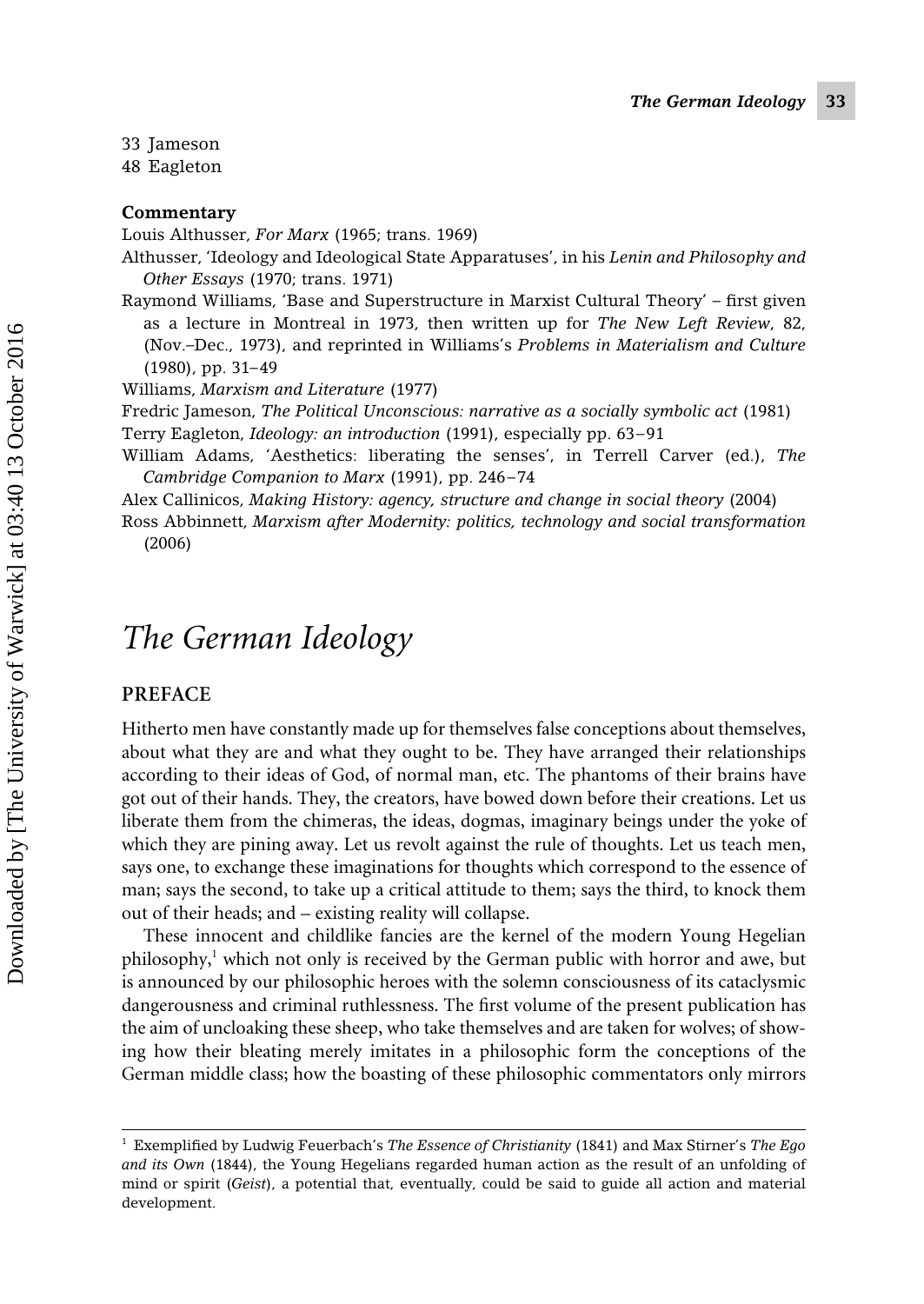the wretchedness of the real conditions in Germany. It is its aim to debunk and discredit the philosophic struggle with the shadows of reality, which appeals to the dreamy and muddled German nation.

Once upon a time a valiant fellow had the idea that men were drowned in water only because they were possessed with the idea of gravity. If they were to knock this notion out of their heads, say by stating it to be a superstition, a religious concept, they would be sublimely proof against any danger from water. His whole life long he fought against the illusion of gravity, of whose harmful results all statistics brought him new and manifold evidence. This honest fellow was the type of the new revolutionary philosophers in Germany....

#### **[THE PREMISSES OF THE MATERIALIST METHOD](#page--1-0)**

The premisses from which we begin are not arbitrary ones, not dogmas, but real premisses from which abstraction can only be made in the imagination. They are the real individuals, their activity and the material conditions under which they live, both those which they find already existing and those produced by their activity. These premisses can thus be verified in a purely empirical way.

The first premiss of all human history is, of course, the existence of living human individuals. Thus the first fact to be established is the physical organization of these individuals and their consequent relation to the rest of nature. Of course, we cannot here go either into the actual physical nature of man, or into the natural conditions in which man finds himself – geological, oro-hydrographical, climatic, and so on. The writing of history must always set out from these natural bases and their modification in the course of history through the action of men.

Men can be distinguished from animals by consciousness, by religion, or anything else you like. They themselves begin to distinguish themselves from animals as soon as they begin to produce their means of subsistence, a step which is conditioned by their physical organization. By producing their means of subsistence men are indirectly producing their actual material life.

The way in which men produce their means of subsistence depends first of all on the nature of the actual means of subsistence they find in existence and have to reproduce. This mode of production must not be considered simply as being the production of the physical existence of the individuals. Rather it is a definite form of activity of these individuals, a definite form of expressing their life, a definite mode of life on their part. As individuals express their life, so they are. What they are, therefore, coincides with their production, both with *what* they produce and with *how* they produce. The nature of individuals thus depends on the material conditions determining their production.

This production only makes its appearance with the increase of population. In its turn this presupposes the intercourse of individuals with one another. The form of this intercourse is again determined by production.

The relations of different nations among themselves depend upon the extent to which each has developed its productive forces, the division of labour, and internal intercourse. This statement is generally recognized. But not only the relation of one nation to others, but also the whole internal structure of the nation itself depends on the stage of development reached by its production and its internal and external intercourse. How far the productive forces of a nation are developed is shown most manifestly by the degree to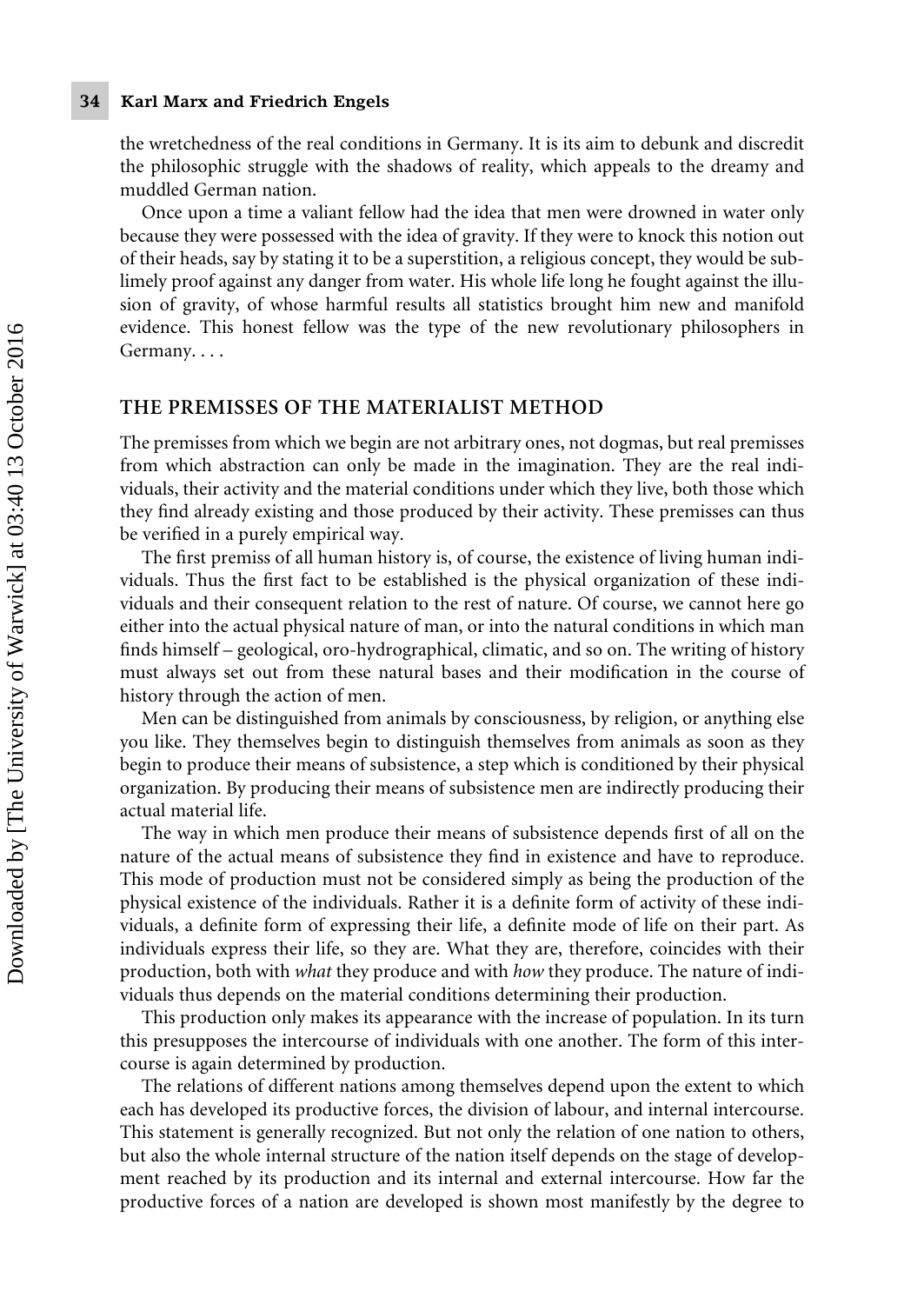which the division of labour has been carried.<sup>2</sup> Each new productive force, in so far as it is not merely a quantitative extension of productive forces already known (for instance the bringing into cultivation of fresh land), causes a further development of the division of labour.

The division of labour inside a nation leads at first to the separation of industrial and commercial from agricultural labour, and hence to the separation of town and country and to the conflict of their interests. Its further development leads to the separation of commercial from industrial labour. At the same time, through the division of labour inside these various branches there develop various divisions among the individuals cooperating in definite kinds of labour. The relative position of these individual groups is determined by the methods employed in agriculture, industry, and commerce (patriarchalism, slavery, estates, classes). These same conditions are to be seen (given a more developed intercourse) in the relations of different nations to one another.

The various stages of development in the division of labour are just so many different forms of ownership, i.e. the existing stage in the division of labour determines also the relations of individuals to one another with reference to the material, instrument, and product of labour.

The first form of ownership is tribal ownership. It corresponds to the undeveloped stage of production, at which a people lives by hunting and fishing, by the rearing of beasts, or, in the highest stage, agriculture. In the latter case it presupposes a great mass of uncultivated stretches of land. The division of labour is at this stage still very elementary and is confined to a further extension of the natural division of labour existing in the family. The social structure is, therefore, limited to an extension of the family; patriarchal family chieftains, below them the members of the tribe, finally slaves. The slavery latent in the family only develops gradually with the increase of population, the growth of wants, and with the extension of external relations, both of war and of barter.

The second form is the ancient communal and State ownership which proceeds especially from the union of several tribes into a city by agreement or by conquest, and which is still accompanied by slavery. Beside communal ownership we already find movable, and later also immovable, private property developing, but as an abnormal form subordinate to communal ownership. The citizens hold power over their labouring slaves only in their community, and on this account alone, therefore, they are bound to the form of communal ownership. It is the communal private property which compels the active citizens to remain in this spontaneously derived form of association over against their slaves. For this reason the whole structure of society based on this communal ownership, and with it the power of the people, decays in the same measure as, in particular, immovable private property evolves. The division of labour is already more developed. We already find the antagonism of town and country; later the antagonism between those states which represent town interests and those which represent country interests, and inside the towns themselves the antagonism between industry and maritime commerce. The class relation between citizens and slaves is now completely developed.

 $2$  Marx's explanation, here, suggests a rather more predictable evolution of capitalism, yet it is in the nature of all dialectical theories of history that there may be unpredictable clashes of interest along the way. Crucially, the gradual divorce of the particular form of labour in which one is involved from the self is fostered by market capitalism; see section 3, 'The Method of Political Economy', in the *Grundrisse* (1857–58).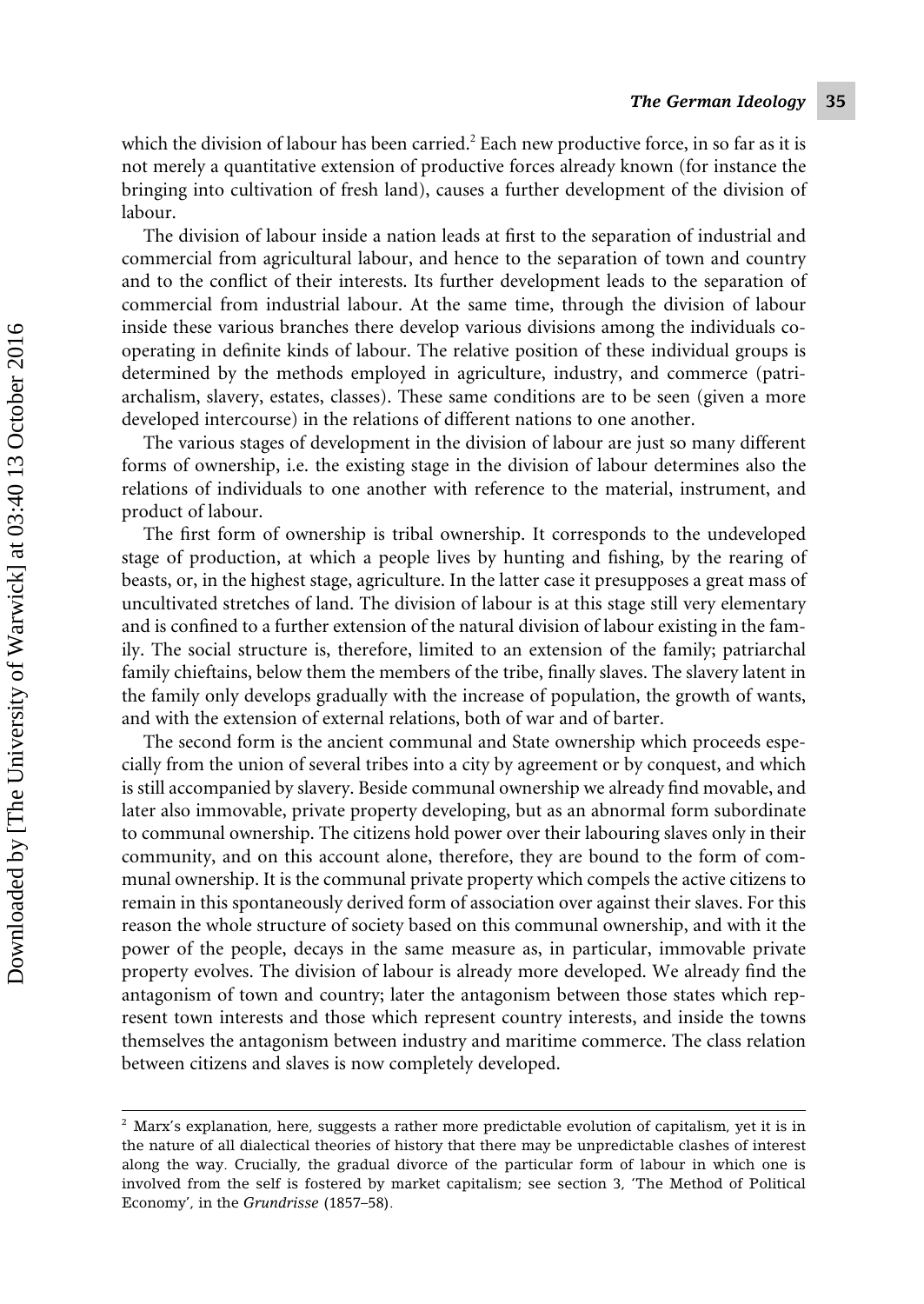With the development of private property, we find here for the first time the same conditions which we shall find again, only on a more extensive scale, with modern private property. On the one hand, the concentration of private property, which began very early in Rome (as the Licinian agrarian law proves)<sup>3</sup> and proceeded very rapidly from the time of the civil wars and especially under the Emperors; on the other hand, coupled with this, the transformation of the plebeian small peasantry into a proletariat, which, however, owing to its intermediate position between propertied citizens and slaves, never achieved an independent development.

The third form of ownership is feudal or estate property. If antiquity started out from the town and its little territory, the Middle Ages started out from the country. This differing starting-point was determined by the sparseness of the population at that time, which was scattered over a large area and which received no large increase from the conquerors. In contrast to Greece and Rome, feudal development at the outset, therefore, extends over a much wider territory, prepared by the Roman conquests and the spread of agriculture at first associated with it. The last centuries of the declining Roman Empire and its conquest by the barbarians destroyed a number of productive forces; agriculture had declined, industry had decayed for want of a market, trade had died out or been violently suspended, the rural and urban population had decreased. From these conditions and the mode of organization of the conquest determined by them, feudal property developed under the influence of the Germanic military constitution. Like tribal and communal ownership, it is based again on a community; but the directly producing class standing over against it is not, as in the case of the ancient community, the slaves, but the enserfed small peasantry. As soon as feudalism is fully developed, there also arises antagonism towards the towns. The hierarchical structure of landownership, and the armed bodies of retainers associated with it, gave the nobility power over the serfs. This feudal organization was, just as much as the ancient communal ownership, an association against a subjected producing class; but the form of association and the relation to the direct producers were different because of the different conditions of production.

This feudal system of landownership had its counterpart in the towns in the shape of corporative property, the feudal organization of trades. Here property consisted chiefly in the labour of each individual person. The necessity for association against the organized robber barons, the need for communal covered markets in an age when the industrialist was at the same time a merchant, the growing competition of the escaped serfs swarming into the rising towns, the feudal structure of the whole country: these combined to bring about the guilds. The gradually accumulated small capital of individual craftsmen and their stable numbers, as against the growing population, evolved the relation of journeyman and apprentice, which brought into being in the towns a hierarchy similar to that in the country.

Thus the chief form of property during the feudal epoch consisted on the one hand of landed property with serf labour chained to it, and on the other of the labour of the individual with small capital commanding the labour of journeymen. The organization of both was determined by the restricted conditions of production – the small-scale and

<sup>3</sup> The Licinian Rogations (376–367 B.C.) aimed to lessen the gap between plebeians and patricians by admitting the former to some consular powers, even the office of consul itself, and also inaugurated a process of land-sharing and small-scale land owning.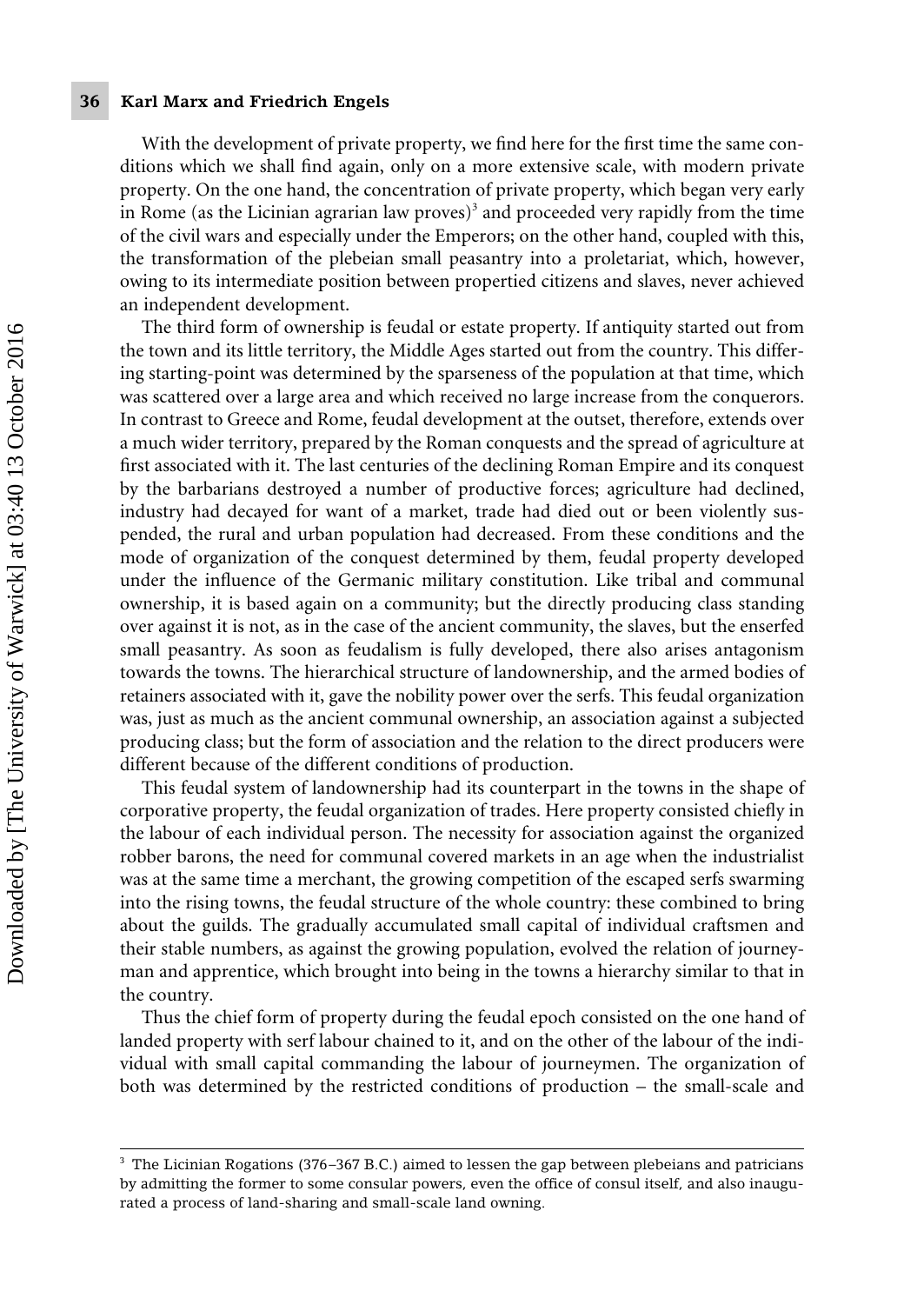primitive cultivation of the land and the craft type of industry. There was little division of labour in the heyday of feudalism. Each country bore in itself the antithesis of town and country; the division into estates was certainly strongly marked; but apart from the differentiation of princes, nobility, clergy, and peasants in the country, and masters, journeymen, apprentices, and soon also the rabble of casual labourers in the towns, no division of importance took place. In agriculture it was rendered difficult by the strip-system, beside which the cottage industry of the peasants themselves emerged. In industry there was no division of labour at all in the individual trades themselves, and very little between them. The separation of industry and commerce was found already in existence in older towns; in the newer it only developed later, when the towns entered into mutual relations.

The grouping of larger territories into feudal kingdoms was a necessity for the landed nobility as for the towns. The organization of the ruling class, the nobility, had, therefore, everywhere a monarch at its head.

The fact is, therefore, that definite individuals who are productively active in a definite way enter into these definite social and political relations. Empirical observation must in each separate instance bring out empirically, and without any mystification and speculation, the connection of the social and political structure with production.<sup>4</sup> The social structure and the State are continually evolving out of the life-process of definite individuals, but of individuals, not as they may appear in their own or other people's imagination, but as they really are, i.e. as they operate, produce materially, and hence as they work under definite material limits, presuppositions, and conditions independent of their will.

The production of ideas, of conceptions, of consciousness, is at first directly interwoven with the material activity and the material intercourse of men, the language of real life. Conceiving, thinking, the mental intercourse of men, appear at this stage as the direct efflux of their material behaviour. The same applies to mental production as expressed in the language of politics, laws, morality, religion, metaphysics, etc. of a people. Men are the producers of their conceptions, ideas, etc. – real, active men, as they are conditioned by a definite development of their productive forces and of the intercourse corresponding to these, up to its furthest forms. Consciousness can never be anything else than conscious existence, and the existence of men is their actual life-process. If in all ideology men and their circumstances appear upside-down as in a *camera obscura*, this phenomenon arises just as much from their historical life-process as the inversion of objects on the retina does from their physical life-process.<sup>5</sup>

In direct contrast to German philosophy which descends from heaven to earth, here we ascend from earth to heaven. That is to say, we do not set out from what men say, imagine, conceive, nor from men as narrated, thought of, imagined, conceived, in order to

<sup>4</sup> Another swipe at the Young Hegelians, yet at the cost of relegating ideology to a mere set of reflexes and reactions. Note, also, the struggle in defining the empirical: is it just a synonym for the real, or a statistical, and thus factual, record? See below, [p. 40.](#page-9-0)

<sup>5</sup> The *camera obscura* image has often been portrayed as a rather mechanical figure, whereby a simple inversion of the Hegelian perspective would produce a more realistic sense of how society and history operate. Marx was to grant ideology rather more power in *A Critique of Political Economy* (1859): ideology is not simply a false consciousness, as it provides an inevitable forum and basis for a struggle of ideas, the end of which is to render the human subject as active and self-forming.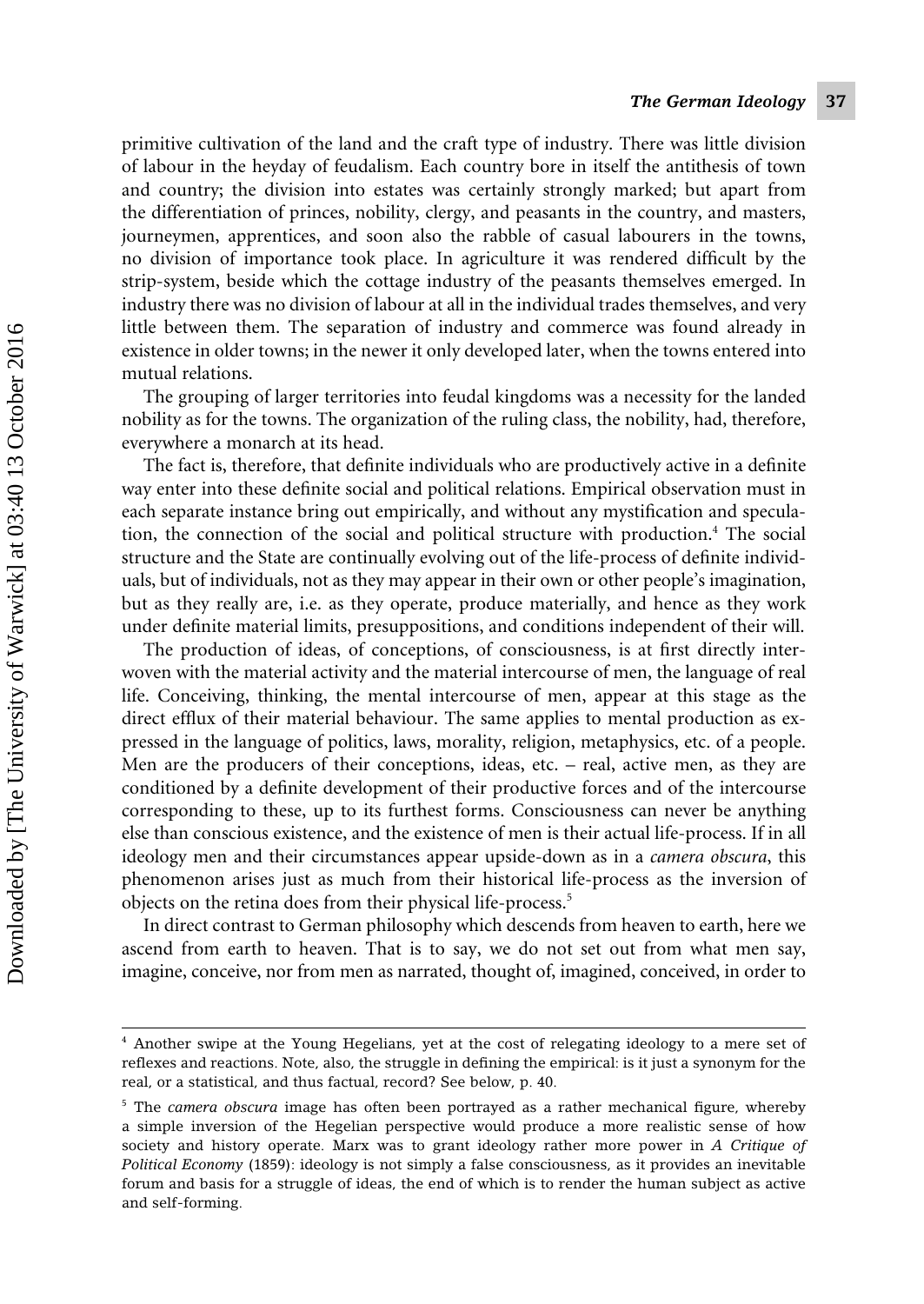arrive at men in the flesh. We set out from real, active men, and on the basis of their real life-process we demonstrate the development of the ideological reflexes and echoes of this life-process. The phantoms formed in the human brain are also, necessarily, sublimates of their material life-process, which is empirically verifiable and bound to material premisses. Morality, religion, metaphysics, all the rest of ideology and their corresponding forms of consciousness, thus no longer retain the semblance of independence. They have no history, no development; but men, developing their material production and their material intercourse, alter, along with this their real existence, their thinking and the products of their thinking. Life is not determined by consciousness, but consciousness by life. In the first method of approach the starting-point is consciousness taken as the living individual; in the second method, which conforms to real life, it is the real living individuals themselves, and consciousness is considered solely as their consciousness.

This method of approach is not devoid of premisses. It starts out from the real premisses and does not abandon them for a moment. Its premisses are men, not in any fantastic isolation and rigidity, $6$  but in their actual, empirically perceptible process of development under definite conditions. As soon as this active life-process is described, history ceases to be a collection of dead facts as it is with the empiricists (themselves still abstract), or an imagined activity of imagined subjects, as with the idealists.

Where speculation ends – in real life – there real, positive science begins: the representation of the practical activity, of the practical process of development of men. Empty talk about consciousness ceases, and real knowledge has to take its place. When reality is depicted, philosophy as an independent branch of knowledge loses its medium of existence. At the best its place can only be taken by a summing-up of the most general results, abstractions which arise from the observation of the historical development of men. Viewed apart from real history, these abstractions have in themselves no value whatsoever. They can only serve to facilitate the arrangement of historical material, to indicate the sequence of its separate strata. But they by no means afford a recipe or schema, as does philosophy, for neatly trimming the epochs of history. On the contrary, our difficulties begin only when we set about the observation and the arrangement – the real depiction – of our historical material, whether of a past epoch or of the present. The removal of these difficulties is governed by premisses which it is quite impossible to state here, but which only the study of the actual life-process and the activity of the individuals of each epoch will make evident. We shall select here some of these abstractions, which we use in contradistinction to the ideologists, and shall illustrate them by historical examples.

Since we are dealing with the Germans, who are devoid of premisses, we must begin by stating the first premiss of all human existence and, therefore, of all history, the premiss, namely, that men must be in a position to live in order to be able to 'make history'. But life involves before everything else eating and drinking, a habitation, clothing, and many other things. The first historical act is thus the production of the means to satisfy these needs, the production of material life itself. And indeed this is an historical act, a fundamental condition of all history, which today, as thousands of years ago, must daily and hourly be fulfilled merely in order to sustain human life. Even when the sensuous world

<sup>6</sup> i.e. Man cannot exist in a sphere of ideas alone.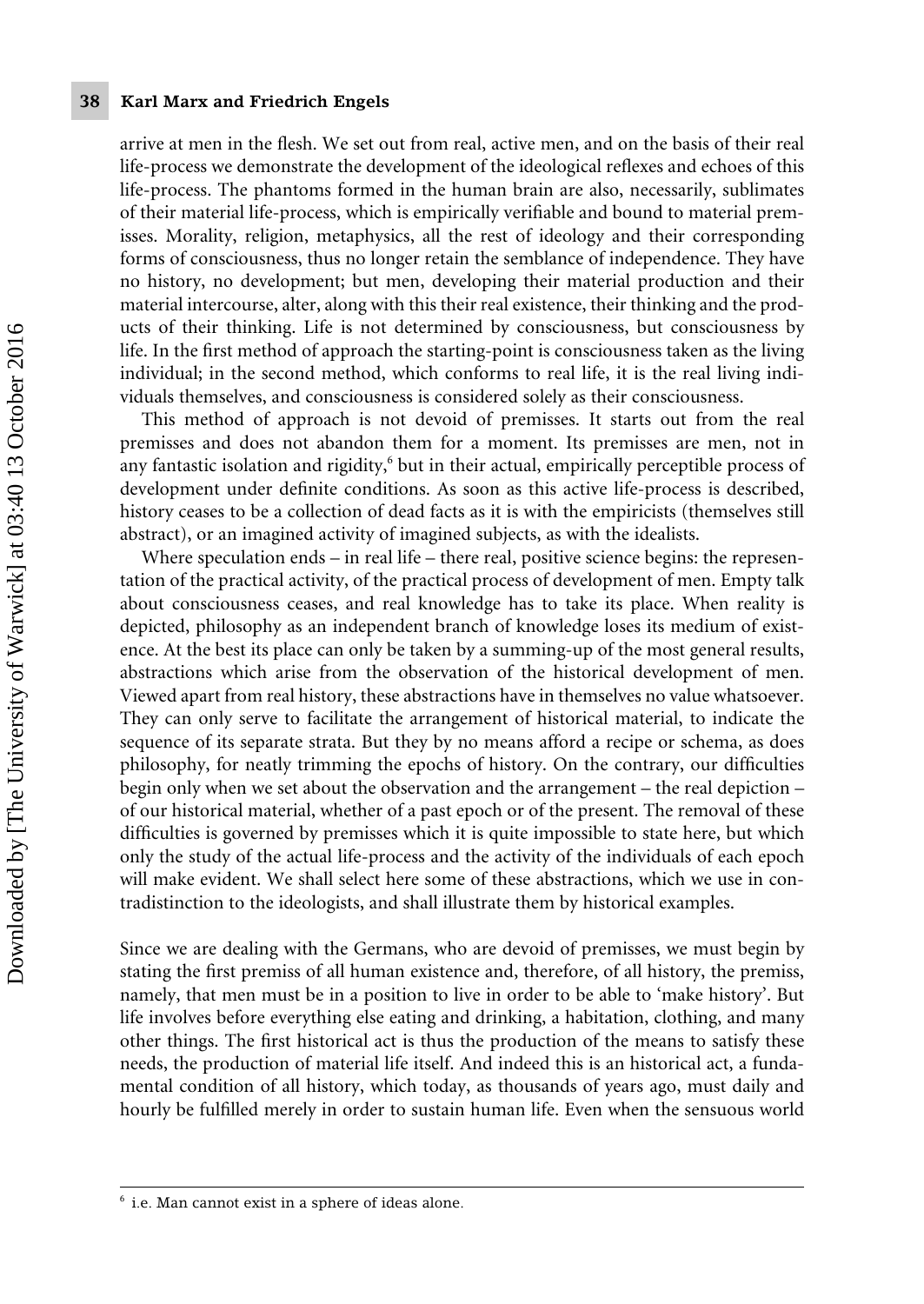is reduced to a minimum, to a stick as with Saint Bruno, $\lambda$  it presupposes the action of producing the stick. Therefore in any interpretation of history one has first of all to observe this fundamental fact in all its significance and all its implications and to accord it its due importance. It is well known that the Germans have never done this, and they have never, therefore, had an earthly basis for history and consequently never an historian. The French and the English, even if they have conceived the relation of this fact with so-called history only in an extremely one-sided fashion, particularly as long as they remained in the toils of political ideology, have nevertheless made the first attempts to give the writing of history a materialistic basis by being the first to write histories of civil society, of commerce and industry.

The second point is that the satisfaction of the first need (the action of satisfying, and the instrument of satisfaction which has been acquired) leads to new needs; and this production of new needs is the first historical act. Here we recognize immediately the spiritual ancestry of the great historical wisdom of the Germans who, when they run out of positive material and when they can serve up neither theological nor political nor literary rubbish, assert that this is not history at all, but the 'prehistoric era'. They do not, however, enlighten us as to how we proceed from this nonsensical 'prehistory' to history proper; although, on the other hand, in their historical speculation they seize upon this 'prehistory' with especial eagerness because they imagine themselves safe there from interference on the part of 'crude facts', and, at the same time, because there they can give full rein to their speculative impulse and set up and knock down hypotheses by the thousand.

The third circumstance which, from the very outset, enters into historical development, is that men, who daily remake their own life, begin to make other men, to propagate their kind: the relation between man and woman, parents and children, the family.<sup>8</sup> The family, which to begin with is the only social relationship, becomes later, when increased needs create new social relations and the increased population new needs, a subordinate one (except in Germany), and must then be treated and analysed according to the existing empirical data, not according to 'the concept of the family', as is the custom in Germany. These three aspects of social activity are not of course to be taken as three different stages, but just as three aspects or, to make it clear to the Germans,<sup>9</sup> three 'moments', which have existed simultaneously since the dawn of history and the first men, and which still assert themselves in history today.

The production of life, both of one's own in labour and of fresh life in procreation, now appears as a double relationship: on the one hand as a natural, on the other as a social, relationship. By social we understand the co-operation of several individuals, no matter

 $7$  The founder of the Carthusian order, dedicated to an austere and self-sacrificing life. St. Hugh of Grenoble helped him plus six others to found their first hermitage on the wooded slopes of Chartreuse. They later moved to Torre in Calabria.

<sup>8</sup> Marx and Engels were at pains to differentiate the bourgeois concept of the family, which encouraged its members to be a series of functions (as wife or marriageable commodity or future wageearner) from the most revered of relations that opposes capitalistic exploitation. See section II ('Proletarians and Communists') of *The Communist Manifesto* (1848).

<sup>9</sup> Marx and Engels both wanted to answer Stirner's view that, in fact, they were disciples of Feuerbach. In that they shared with him a reliance on a dialectical explanation of historical change, there are similarities, but this extract takes issue with the widespread idealism that was coming to typify German thought.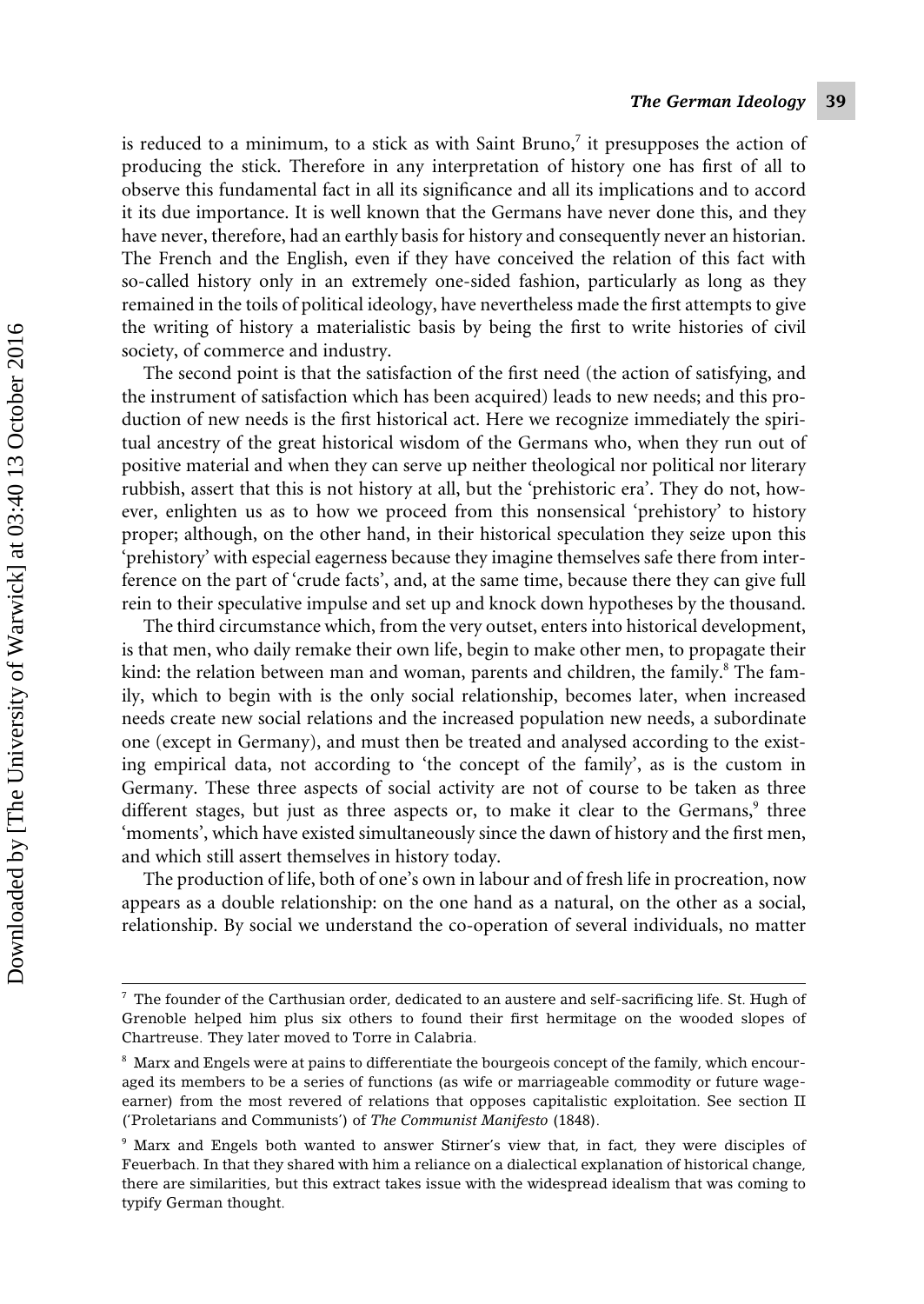<span id="page-9-0"></span>under what conditions, in what manner, and to what end. It follows from this that a certain mode of production, or industrial stage, is always combined with a certain mode of co-operation, or social stage, and this mode of co-operation is itself a 'productive force'. Further, that the multitude of productive forces accessible to men determines the nature of society, hence, that the 'history of humanity' must always be studied and treated in relation to the history of industry and exchange. But it is also clear how in Germany it is impossible to write this sort of history, because the Germans lack not only the necessary power of comprehension and the material but also the 'evidence of their senses', for across the Rhine you cannot have any experience of these things since history has stopped happening. Thus it is quite obvious from the start that there exists a materialistic connection of men with one another, which is determined by their needs and their mode of production, and which is as old as men themselves. This connection is ever taking on new forms, and thus presents a 'history' independently of the existence of any political or religious nonsense which in addition may hold men together.

Only now, after having considered four moments, four aspects of the primary historical relationships, do we find that man also possesses 'consciousness', but, even so, not inherent, not 'pure' consciousness. From the start the 'spirit' is afflicted with the curse of being 'burdened' with matter, which here makes its appearance in the form of agitated layers of air, sounds, in short, of language. Language is as old as consciousness, language is practical consciousness that exists also for other men, and for that reason alone it really exists for me personally as well; language, like consciousness, only arises from the need, the necessity, of intercourse with other men. Where there exists a relationship, it exists for me: the animal does not enter into 'relations' with anything, it does not enter into any relation at all. For the animal, its relation to others does not exist as a relation. Consciousness is, therefore, from the very beginning a social product, and remains so as long as men exist at all. Consciousness is at first, of course, merely consciousness concerning the immediate sensuous environment and consciousness of the limited connection with other persons and things outside the individual who is growing self-conscious. At the same time it is consciousness of nature, which first appears to men as a completely alien, all-powerful, and unassailable force, with which men's relations are purely animal and by which they are overawed like beasts; it is thus a purely animal consciousness of nature (natural religion) just because nature is as yet hardly modified historically. (We see here immediately that this natural religion or this particular relation of men to nature is determined by the form of society and vice versa. Here, as everywhere, the identity of nature and man appears in such a way that the restricted relation of men to nature determines their restricted relation to one another, and their restricted relation to one another determines men's restricted relation to nature.) On the other hand, man's consciousness of the necessity of associating with the individuals around him is the beginning of the consciousness that he is living in society at all. This beginning is as animal as social life itself at this stage. It is mere herd-consciousness, and at this point man is only distinguished from sheep by the fact that with him consciousness takes the place of instinct or that his instinct is a conscious one. This sheep-like or tribal consciousness receives its further development and extension through increased productivity, the increase of needs, and, what is fundamental to both of these, the increase of population. With these there develops the division of labour, which was originally nothing but the division of labour in the sexual act, then that division of labour which develops spontaneously or 'naturally' by virtue of natural predisposition (e.g. physical strength), needs, accidents, etc. etc. Division